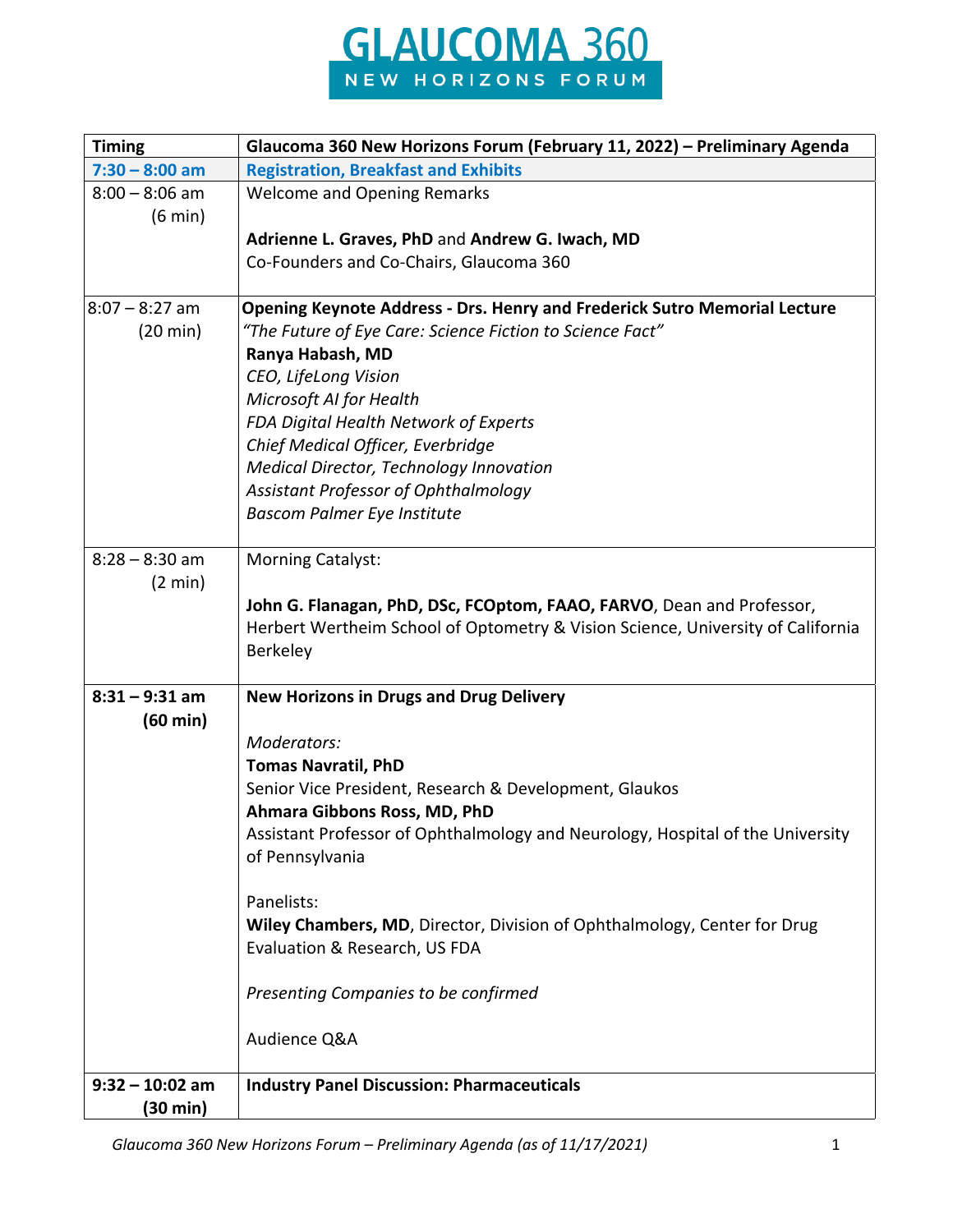

|                    | Moderators:                                                                          |
|--------------------|--------------------------------------------------------------------------------------|
|                    | Joseph F. Panarelli, MD                                                              |
|                    | Associate Professor, Department of Ophthalmology, NYU Langone; Director              |
|                    | Glaucoma Fellowship, Chief of Glaucoma Service                                       |
|                    | Janet B. Serle, MD                                                                   |
|                    | Professor Emeritus of Ophthalmology, Glaucoma Fellowship Director, New York          |
|                    | Eye and Ear Infirmary of Mount Sinai                                                 |
|                    |                                                                                      |
|                    | Presenting Companies to be confirmed                                                 |
| $10:03 - 10:33am$  |                                                                                      |
| $(30 \text{ min})$ | <b>Break, Exhibits and Networking Opportunity</b>                                    |
| 10:34-11:29 pm     | <b>New Horizons: Next Generation Strategies for Vision Restoration</b>               |
| (55 min)           |                                                                                      |
|                    | Moderators:                                                                          |
|                    | Jeffrey Goldberg, MD, PhD                                                            |
|                    | Professor and Chair of Ophthalmology, Byers Eye Institute, Stanford University       |
|                    | Yvonne Ou, MD                                                                        |
|                    | Associate Professor, Ophthalmology, University of California, San Francisco          |
|                    |                                                                                      |
|                    | Panelists:                                                                           |
|                    | Bo Chen PhD, Associate Professor of Ophthalmology and Neuroscience, Icahn            |
|                    | School of Medicine at Mount Sinai                                                    |
|                    | Anna La Torre, PhD, Associate Professor, Department of Cell Biology and Human        |
|                    | Anatomy, University of California, Davis; Catalyst for a Cure Principal Investigator |
|                    | Tonia Rex, PhD, Marlene and Spencer Hays Director in Translational Vision            |
|                    | Research, Professor of Ophthalmology & Visual Sciences, Associate Vice Chair for     |
|                    | Translational Research, Vanderbilt Eye Institute, Vanderbilt University School of    |
|                    | Medicine                                                                             |
|                    |                                                                                      |
|                    | Presenting Companies to be confirmed                                                 |
|                    | <b>Neurotech, Thomas M. Aaberg, MD, Chief Medical Officer</b>                        |
|                    | Novartis, Cynthia L. Grosskreutz, MD, PhD, Global Head of Ophthalmology              |
|                    |                                                                                      |
|                    | Audience Q&A                                                                         |
| $11:29 - 11:59$ pm | <b>Industry Panel Discussion: Glaucoma Devices</b>                                   |
| (30 min)           |                                                                                      |
|                    | Moderators:                                                                          |
|                    | Amanda Kiely Bicket, MD, MSE                                                         |
|                    | Assistant Professor, Ophthalmology and Visual Sciences and Assistant Professor,      |
|                    | Biomedical Engineering, University of Michigan Kellogg Eye Center                    |
|                    | L. Jay Katz, MD                                                                      |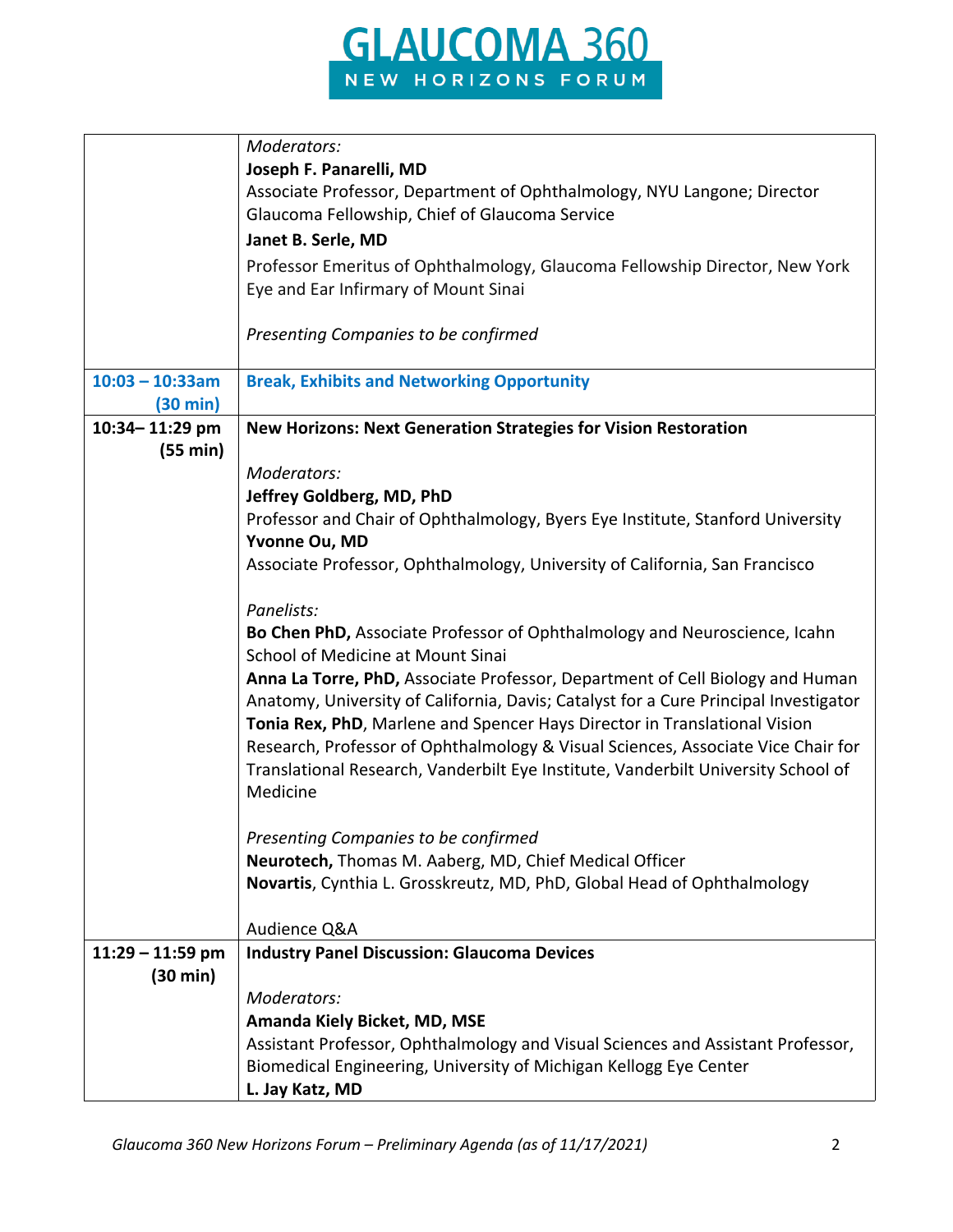

|                                         | Director Emeritus Glaucoma Service, Wills Eye Hospital and Chief Medical Officer,<br>Glaukos |
|-----------------------------------------|----------------------------------------------------------------------------------------------|
|                                         | Presenting Companies to be confirmed                                                         |
| $12:00 - 1:00$ pm<br>$(60 \text{ min})$ | <b>Networking Luncheon</b>                                                                   |
| $1:01 - 1:03$ pm<br>$(2 \text{ min})$   | Afternoon Catalyst:                                                                          |
|                                         | Sandra F. Sieminski, MD, Vice Chair of Clinical Affairs, Associate                           |
|                                         | Professor, Director of Glaucoma, Ira G. Ross Eye Institute, Department of                    |
|                                         | Ophthalmology, Jacobs School of Medicine & Biomedical Sciences                               |
|                                         | University at Buffalo/State University of New York (SUNY)                                    |
| $1:04 - 2:02$ pm                        | Diagnostics: Getting smarter, smaller and virtually leaving your practice                    |
| (58 min)                                | Moderators:                                                                                  |
|                                         | Sean Ianchulev, MD, MPH                                                                      |
|                                         | Professor of Ophthalmology, Director of Innovation and Technology, New York                  |
|                                         | Eye and Ear of Mount Sinai, Icahn School of Medicine; CEO, Eyenovia, Inc.                    |
|                                         | Joel S. Schuman, MD, FACS                                                                    |
|                                         | Elaine Langone Professor of Ophthalmology & Vice Chair for Ophthalmology                     |
|                                         | Research, Professor of Neuroscience and Physiology, NYU Langone Health, NYU                  |
|                                         | Grossman School of Medicine; Professor of Biomedical Engineering and Electrical              |
|                                         | & Computer Engineering, NYU Tandon School of Engineering; Professor of Neural                |
|                                         | Science, NYU College of Arts and Sciences                                                    |
|                                         | Presenting Companies/Speakers to be confirmed                                                |
|                                         | Malvina Eydelman, MD, Director of the Office of Health Technology, Ophthalmic,               |
|                                         | Anesthesia, Respiratory, ENT and Dental Devices, FDA                                         |
|                                         | Audience Q&A                                                                                 |
| $2:03 - 2:47$ pm                        | <b>Venture Capital Session</b>                                                               |
| (44 min)                                |                                                                                              |
|                                         | Moderator:                                                                                   |
|                                         | Emmett Cunningham, Jr., MD, PhD, MPH                                                         |
|                                         | Senior Managing Director, Blackstone Life Sciences                                           |
|                                         |                                                                                              |
| $2:48 - 3:18$ pm                        | <b>Break, Exhibits and Network Opportunity</b>                                               |
| $(30 \text{ min})$                      |                                                                                              |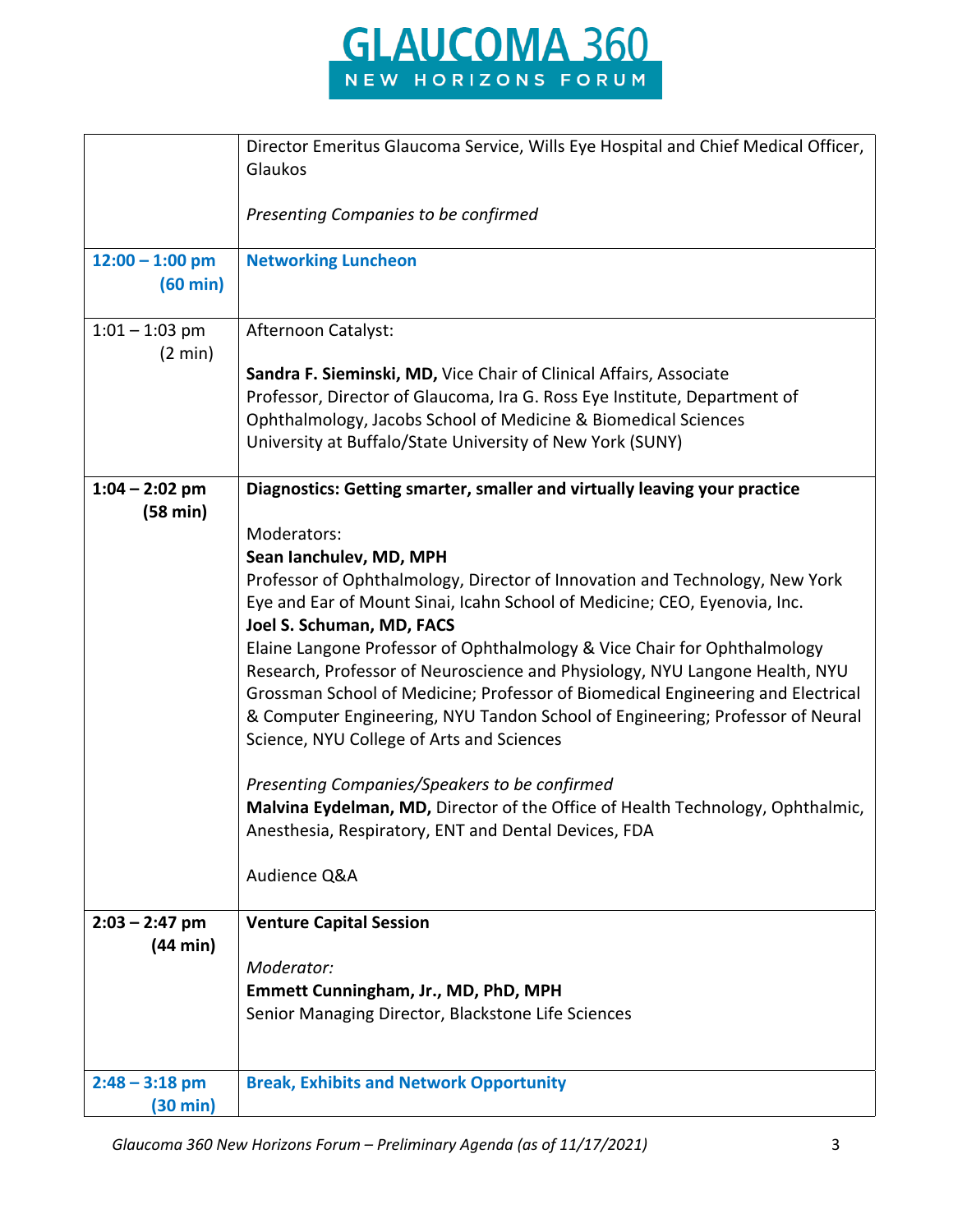

| $3:19 - 4:19$ pm   | <b>Expanding Beyond the Horizon with Devices in Glaucoma</b>                                |
|--------------------|---------------------------------------------------------------------------------------------|
| $(60 \text{ min})$ |                                                                                             |
|                    | Moderators:                                                                                 |
|                    | <b>Inder Paul Singh, MD</b>                                                                 |
|                    | President, The Eye Centers of Racine and Kenosha                                            |
|                    | Barbara Wirostko, MD, FARVO                                                                 |
|                    | Adjunct Professor, Department of Ophthalmology, Moran Eye Center and                        |
|                    | Department of Biomedical Engineering, University of Utah; Chief Medical Officer             |
|                    | and Co-Founder, Qlaris Bio Inc.                                                             |
|                    |                                                                                             |
|                    | Presenting Companies to be confirmed                                                        |
|                    | lantrek, Robert Weinreb, MD                                                                 |
|                    | Glaukos, L. Jay Katz, MD, Chief Medical Officer                                             |
|                    | OcuFLOW, Theresa Kramer, MD, MBA, President, Founder, CEO and CMO                           |
|                    | ViaLase, Tibor Juhasz, Chief Executive Officer                                              |
|                    |                                                                                             |
|                    | Audience Q&A                                                                                |
|                    |                                                                                             |
| $4:20 - 5:14$ pm   | <b>Remote Patient Management: Are We Ready?</b>                                             |
| (54 min)           |                                                                                             |
|                    | Moderators:                                                                                 |
|                    | Lama Al-Aswad, MD, MPH                                                                      |
|                    | Vice Chair of Innovations, Langone Department of Ophthalmology; Professor of                |
|                    | Ophthalmology and Director of Tele-Ophthalmology, Artificial Intelligence and               |
|                    | Innovations, Director of the Ophthalmology Innovation Fellowship, NYU Langone<br>Eye Center |
|                    | <b>Oluwatosin "Tosin" Smith, MD</b>                                                         |
|                    | Attending Physician and Surgeon, Glaucoma Associates of Texas; Associate                    |
|                    | Professor of Ophthalmology, Department of Ophthalmology, University of Texas                |
|                    | Southwestern Medical School.                                                                |
|                    |                                                                                             |
|                    | Panelists:                                                                                  |
|                    | Malvina Eydelman, MD, Director of the Office of Health Technology, Ophthalmic,              |
|                    | Anesthesia, Respiratory, ENT and Dental Devices, FDA                                        |
|                    |                                                                                             |
|                    | Presenting Companies to be confirmed                                                        |
|                    | Seanna Grob, MD, MS, Ophthalmologist, University of California, San Francisco               |
|                    | Aenor J Sawyer, MD, MS, Director of UCSF Skeletal Health Service; Director of UC            |
|                    | Space Health, Department of Orthopaedic Surgery, UCSF; Co-Director of UCSF                  |
|                    | Center for Advanced 3D + Technologies                                                       |
|                    | PeriVision, Patrick Kessel, Chief Executive Officer and Co-founder                          |
|                    |                                                                                             |
|                    |                                                                                             |